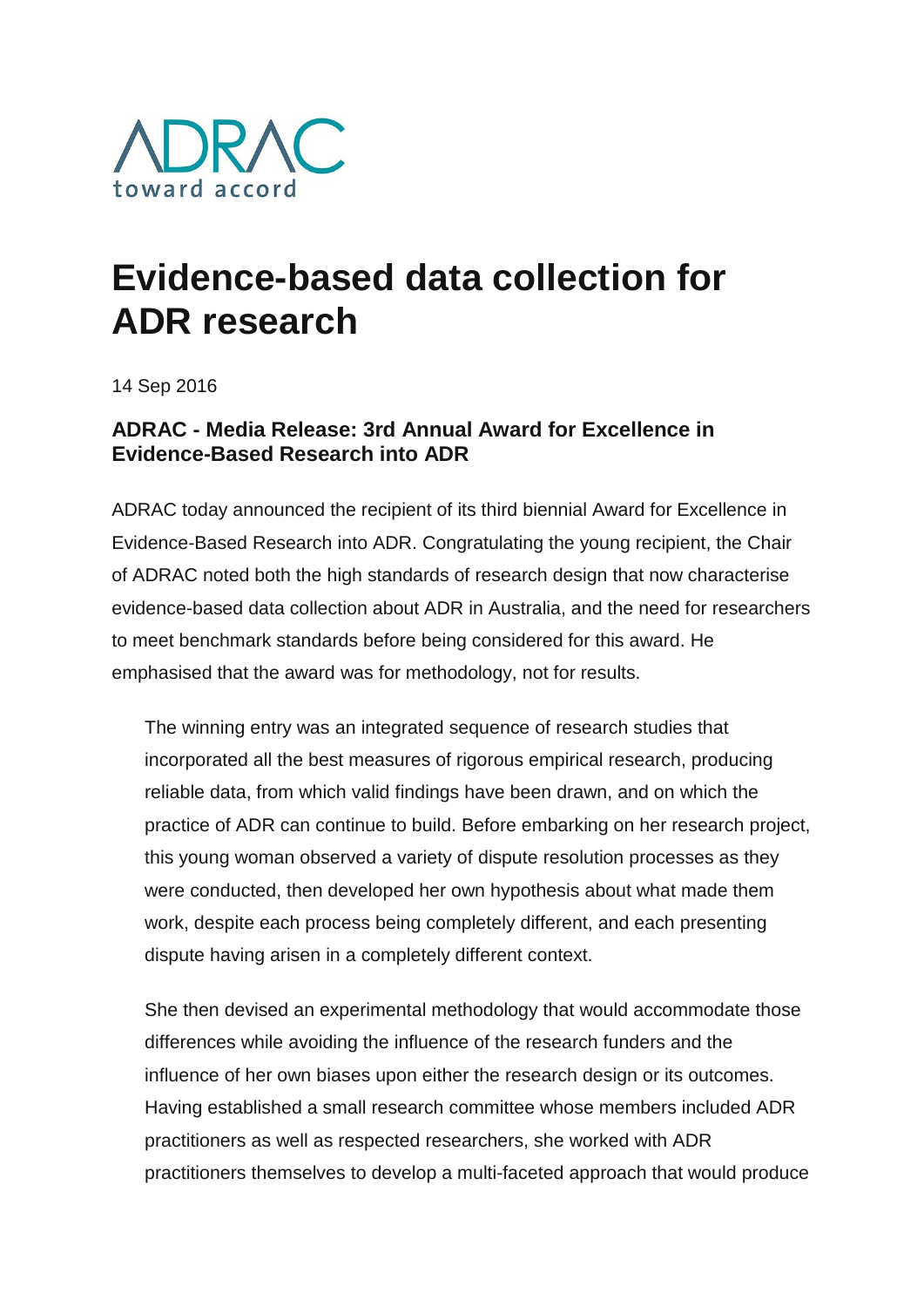both quantitative and qualitative data for analysis. The study included structured observational studies coupled with carefully designed surveys, and an action research component that spanned the length of the study; for the latter component, she enlisted the practical expertise of ADR practitioners to help design and conduct self-reflective components of the research study.

The ADRAC Awards Committee was particularly impressed with the experimental design of the winning entry. It avoided a number of relatively common pitfalls, including selection bias. In the survey instrument: key terms were clearly defined to avoid misinterpretation by survey subjects; no questions were included that could have been interpreted as being a threat to the survey subject's self-image or professional standing; no questions were included that may have exposed the well-recognised gaps between what people say they do and what they actually do; and the survey was designed so that it could be completed even by people with reduced capacity.

The Chair of ADRAC added:

This study is also commendable for avoiding the confounding effects of social desirability bias, and of eye witness unreliability.

He went on to commend and thank both the research and the ADR communities for their support and assistance to all the studies that had been submitted during the award process, and for their ongoing support for this ADRAC award over the past six years, including financial support.

A research endeavour such as this winning entry, demands time, effort, commitment, and resources from the researchers themselves, as well as from the organisations that support and fund them. On behalf of ADRAC, I thank them for that support and assistance.

The ADR research community has come a long way since ADRAC announced the first of these awards in 2018. Six years ago, the ADR research community was relatively small and self-contained. The studies submitted for this year's award demonstrate the extent to which collaborative research now dominates